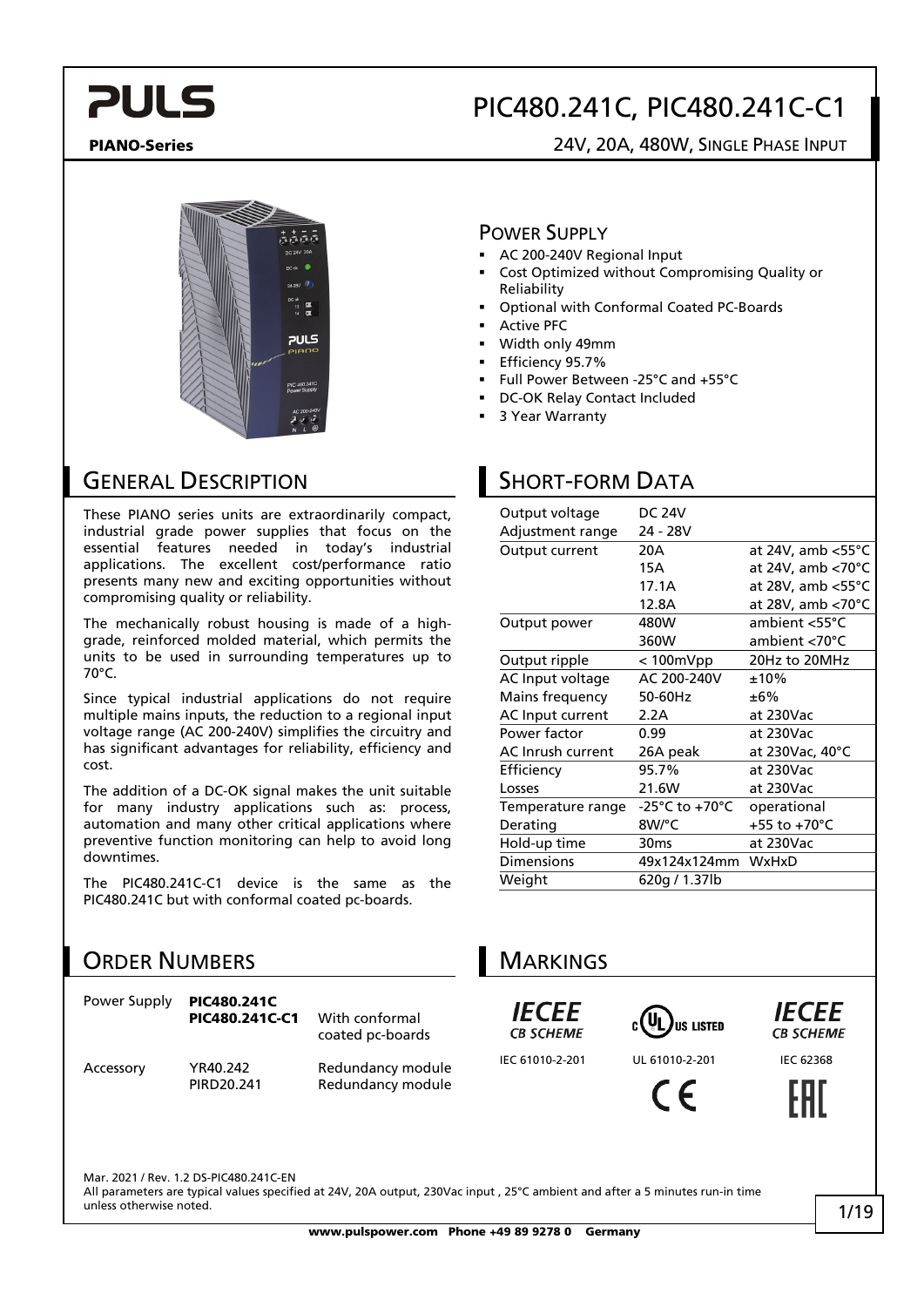### PIC480.241C, PIC480.241C-C1

PIANO-Series 24V, 20A, 480W, SINGLE PHASE INPUT

#### INDEX

|                |                                       | ı av |
|----------------|---------------------------------------|------|
| $\mathbf{1}$ . |                                       |      |
| 2.             |                                       |      |
| 3.             |                                       |      |
| 4.             |                                       |      |
| 5.             |                                       |      |
| 6.             |                                       |      |
| 7.             |                                       |      |
| 8.             |                                       |      |
| 9.             |                                       |      |
|                |                                       |      |
|                |                                       |      |
|                |                                       |      |
|                | 13. Front Side and User Elements10    |      |
|                |                                       |      |
|                |                                       |      |
|                | 16. Safety and Protection Features 13 |      |
|                |                                       |      |

| Page  |                                               | Page |
|-------|-----------------------------------------------|------|
| . 3   | 18. Approvals and Fulfilled Standards 15      |      |
| . . 3 |                                               |      |
| . 4   | 20. Physical Dimensions and Weight 16         |      |
| . 5   |                                               |      |
| . 5   | 21.1. YR40.242 Redundancy Module17            |      |
| . . 6 | 21.2. PIRD20.241 Redundancy Module17          |      |
| . 7   |                                               |      |
| . . 7 |                                               |      |
| . . 8 |                                               |      |
| . . 8 | 22.3. Parallel Use to Increase Output Power18 |      |
| . . 9 | 22.4. Parallel Use for 1+1 Redundancy18       |      |
| . . 9 |                                               |      |
| .10   | 22.6. Inductive and Capacitive Loads19        |      |
| .11   |                                               |      |
| .12   | 22.8. Operation on Two Phases  19             |      |
| .13   | 22.9. Use in a Tightly Sealed Enclosure 19    |      |
|       |                                               |      |

The information given in this document is correct to the best of our knowledge and experience at the time of publication. If not expressly agreed otherwise, this information does not represent a warranty in the legal sense of the word. As the state of our knowledge and experience is constantly changing, the information in this data sheet is subject to revision. We therefore kindly ask you to always use the latest issue of this document (available under www.pulspower.com). No part of this document may be reproduced or utilized in any form without our prior permission in writing.

#### TERMINOLOGY AND ABREVIATIONS

| PE and $\bigoplus$ symbol | PE is the abbreviation for <b>P</b> rotective Earth and has the same meaning as the symbol $\bigoplus$ .                                                                                                                                 |
|---------------------------|------------------------------------------------------------------------------------------------------------------------------------------------------------------------------------------------------------------------------------------|
| Earth, Ground             | This document uses the term "earth" which is the same as the U.S. term "ground".                                                                                                                                                         |
| T.b.d.                    | To be defined, value or description will follow later.                                                                                                                                                                                   |
| <b>AC 230V</b>            | A figure displayed with the AC or DC before the value represents a nominal voltage with<br>standard tolerances (usually $±15%$ ) included.<br>E.g.: DC 12V describes a 12V battery disregarding whether it is full (13.7V) or flat (10V) |
| <b>230Vac</b>             | A figure with the unit (Vac) at the end is a momentary figure without any additional<br>tolerances included.                                                                                                                             |
| <b>50Hz vs. 60Hz</b>      | As long as not otherwise stated, AC 230V parameters are valid at 50Hz mains frequency.                                                                                                                                                   |
| may                       | A key word indicating flexibility of choice with no implied preference.                                                                                                                                                                  |
| shall                     | A key word indicating a mandatory requirement.                                                                                                                                                                                           |
| should                    | A key word indicating flexibility of choice with a strongly preferred implementation.                                                                                                                                                    |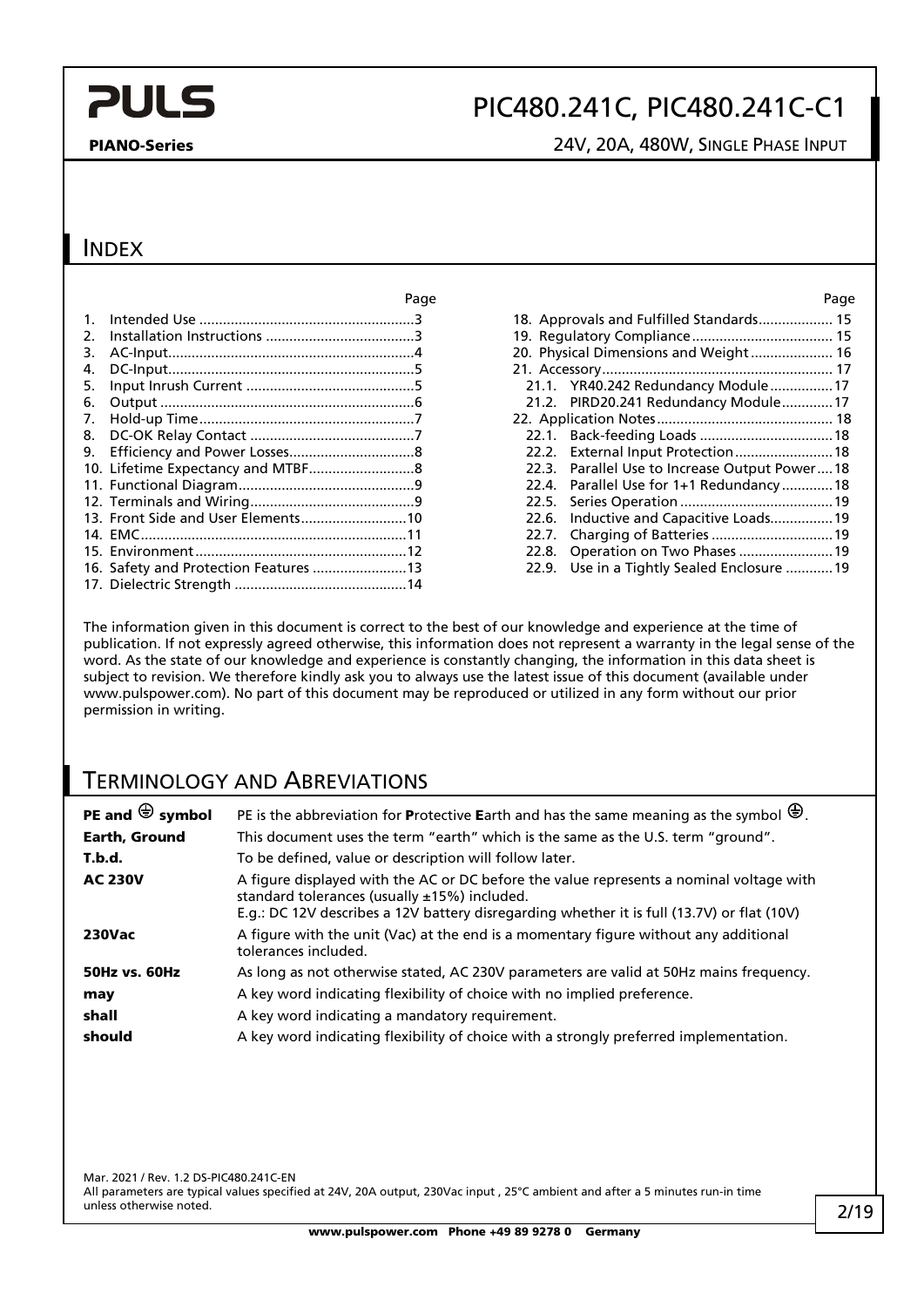## PIC480.241C, PIC480.241C-C1

#### PIANO-Series 24V, 20A, 480W, SINGLE PHASE INPUT

#### <span id="page-2-0"></span>1. INTENDED USE

This device is designed for installation in an enclosure and is intended for commercial use, such as in industrial control, process control, monitoring, measurement, Audio/Video, information or communication equipment or the like. Do not use this device in equipment where malfunction may cause severe personal injury or threaten human life.

If this device is used in a manner outside of its specification, the protection provided by the device may be impaired. Without additional measures to reduce the conducted emissions on the output (e.g. by using a filter), the device is not suited to supply a local DC power network in industrial, residential, commercial and light-industrial environments

#### <span id="page-2-1"></span>2. INSTALLATION INSTRUCTIONS

#### **A** WARNING Risk of electrical shock, fire, personal injury or death.

- Turn power off before working on the device and protect against inadvertent re-powering.
- Do not open, modify or repair the device.
- Use caution to prevent any foreign objects from entering into the housing.
- Do not use in wet locations or in areas where moisture or condensation can be expected.
- Do not touch during power-on, and immediately after power-off. Hot surface may cause burns.

#### Obey the following installation instructions:

This device may only be installed and put into operation by qualified personnel.

This device does not contain serviceable parts. The tripping of an internal fuse is caused by an internal defect.

If damage or malfunction should occur during installation or operation, immediately turn power off and send unit to the factory for inspection.

Install device in an enclosure providing protection against electrical, mechanical and fire hazards.

Install the device onto a DIN-rail according to EN 60715 with the input terminals on the bottom of the device.

Make sure that the wiring is correct by following all local and national codes. Use appropriate copper cables that are designed for a minimum operating temperature of 60°C for ambient temperatures up to +45°C, 75°C for ambient temperatures up to +55°C and 90°C for ambient temperatures up to +70°C. Ensure that all strands of a stranded wire enter the terminal connection. Unused screw terminals should be securely tightened.

The device is designed for pollution degree 2 areas in controlled environments. No condensation or frost is allowed.

The enclosure of the device provides a degree of protection of IP20. The enclosure does not provide protection against spilled liquids.

The isolation of the device is designed to withstand impulse voltages of overvoltage category III according to IEC 60664-1.

The device is designed as "Class of Protection" I equipment according to IEC 61140. Do not use without a proper PE (Protective Earth) connection.

The device is suitable to be supplied from TN, TT or IT mains networks. The continuous voltage between the input terminals and the PE potential must not exceed 300Vac.

A disconnecting means shall be provided for the input of the device.

The device is designed for convection cooling and does not require an external fan. Do not obstruct airflow and do not cover ventilation grid!

The device is designed for altitudes up to 5000m (16400ft). Above 2000m (6560ft) the overvoltage category is reduced to level II and a reduction in output current is required.

Keep the following minimum installation clearances: 40mm on top, 20mm on the bottom, 5mm left and right side. Increase the 5mm to 15mm in case the adjacent device is a heat source. When the device is permanently loaded with less than 50%, the 5mm can be reduced to zero.

The device is designed, tested and approved for branch circuits up to 20A without additional protection device. For higher branch circuits use an additional protection device. If an external input protection device is utilized, do not use one smaller than a 10A B- or 6A C-characteristic to avoid a nuisance tripping of the circuit breaker.

The maximum surrounding air temperature is  $+70^{\circ}$ C (+158°F). The operational temperature is the same as the ambient or surrounding air temperature and is defined 2cm below the device.

The device is designed to operate in areas between 5% and 95% relative humidity.

Mar. 2021 / Rev. 1.2 DS-PIC480.241C-EN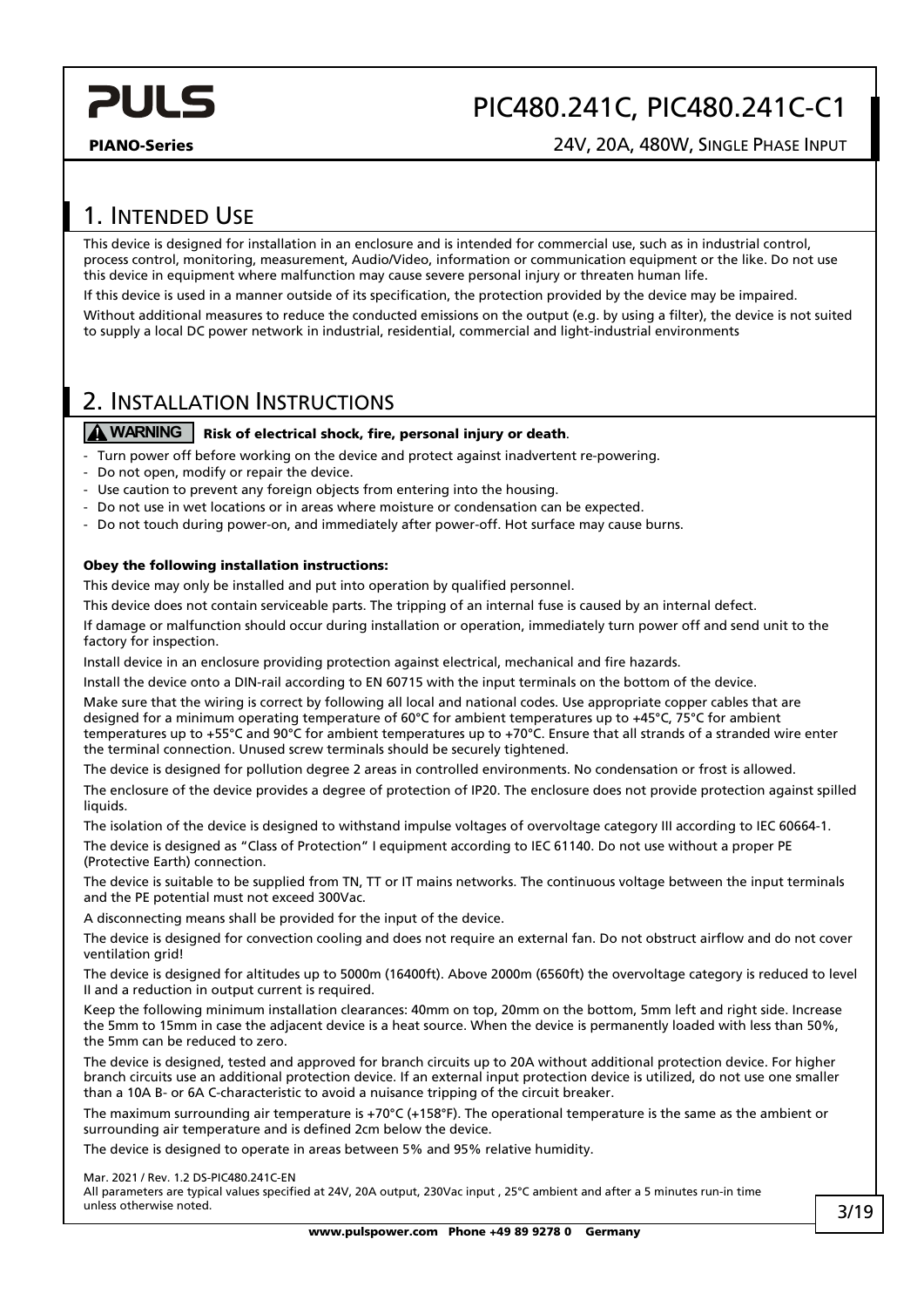## PIC480.241C, PIC480.241C-C1

#### PIANO-Series 24V, 20A, 480W, SINGLE PHASE INPUT

### <span id="page-3-0"></span>3. AC-INPUT

| AC input                        | nom. | AC 200-240V                          | suitable for TN-, TT- and IT mains networks                             |
|---------------------------------|------|--------------------------------------|-------------------------------------------------------------------------|
| AC input range                  |      | 180-264Vac                           | continuous operation                                                    |
|                                 |      | 264-300Vac                           | < 500ms                                                                 |
| Allowed voltage L or N to earth | max. | 300Vac                               | continuous, IEC 62103                                                   |
| Input frequency                 | nom. | 50-60Hz                              | $±6\%$                                                                  |
| Turn-on voltage                 | typ. | 150Vac                               | steady-state value, see Fig. 3-1                                        |
| Shut-down voltage               | typ. | 130Vac                               | steady-state value, see Fig. 3-1                                        |
| External input protection       |      | See recommendations in chapter 23.3. |                                                                         |
|                                 |      |                                      |                                                                         |
| Input current                   | typ. | 2.2A                                 | at 24V, 20A, 230Vac, see Fig. 3-3                                       |
| Power factor <sup>*</sup>       | typ. | 0.99                                 | at 24V, 20A, 230Vac, see Fig. 3-4                                       |
| Crest factor**)                 | typ. | 1.6                                  | at 24V, 20A, 230Vac                                                     |
| Start-up delay                  | typ. | 400 <sub>ms</sub>                    | see Fig. 3-2                                                            |
| Rise time                       | typ. | 60 <sub>ms</sub>                     | at 24V, 20A const. current load, 0mF load capacitance,<br>see Fig. 3-2  |
|                                 | typ. | 240 <sub>ms</sub>                    | at 24V, 20A const. current load, 20mF load capacitance,<br>see Fig. 3-2 |
| Turn-on overshoot               | max. | 200mV                                | resistive load, see Fig. 3-2                                            |

\*) The power factor is the ratio of the true (or real) power to the apparent power in an AC circuit.

\*\*) The crest factor is the mathematical ratio of the peak value to RMS value of the input current waveform.

<span id="page-3-1"></span>

<span id="page-3-2"></span>





<span id="page-3-4"></span>

<span id="page-3-3"></span>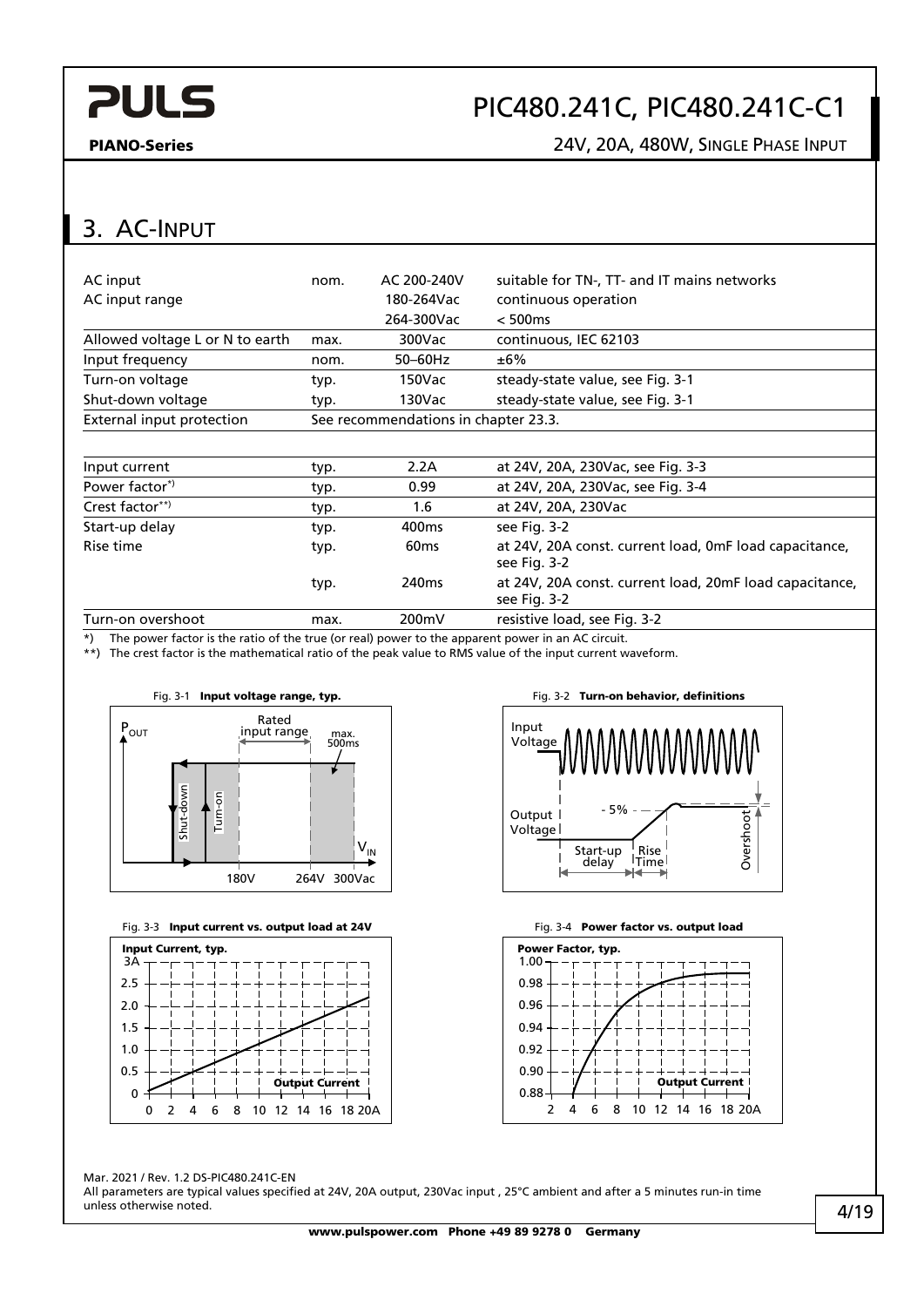

PIANO-Series 24V, 20A, 480W, SINGLE PHASE INPUT

#### <span id="page-4-0"></span>4. DC-INPUT

Do not operate this power supply with DC-input voltage.

#### <span id="page-4-1"></span>5. INPUT INRUSH CURRENT

A NTC inrush limiter, which is bypassed by a relay contact during normal operation, limits the input inrush current after turn-on of the input voltage.

| Inrush current <sup>*</sup> | max. | 32A <sub>peak</sub> | 40°C ambient, 230Vac, cold start |
|-----------------------------|------|---------------------|----------------------------------|
|                             | typ. | $26A_{\text{peak}}$ | 40°C ambient, 230Vac, cold start |
|                             | typ. | $16A_{\text{peak}}$ | 25°C ambient, 230Vac, cold start |
| Inrush energy <sup>*</sup>  | max. | 2.1A <sup>2</sup> S | 40°C ambient, 230Vac, cold start |

 $\dot{\bullet}$ ) The charging current into EMI suppression capacitors is disregarded in the first microseconds after switch-on.

#### Fig. 5-1 Input inrush current, typical behavior 230Vac input, 24V, 20A output, 25°C ambient

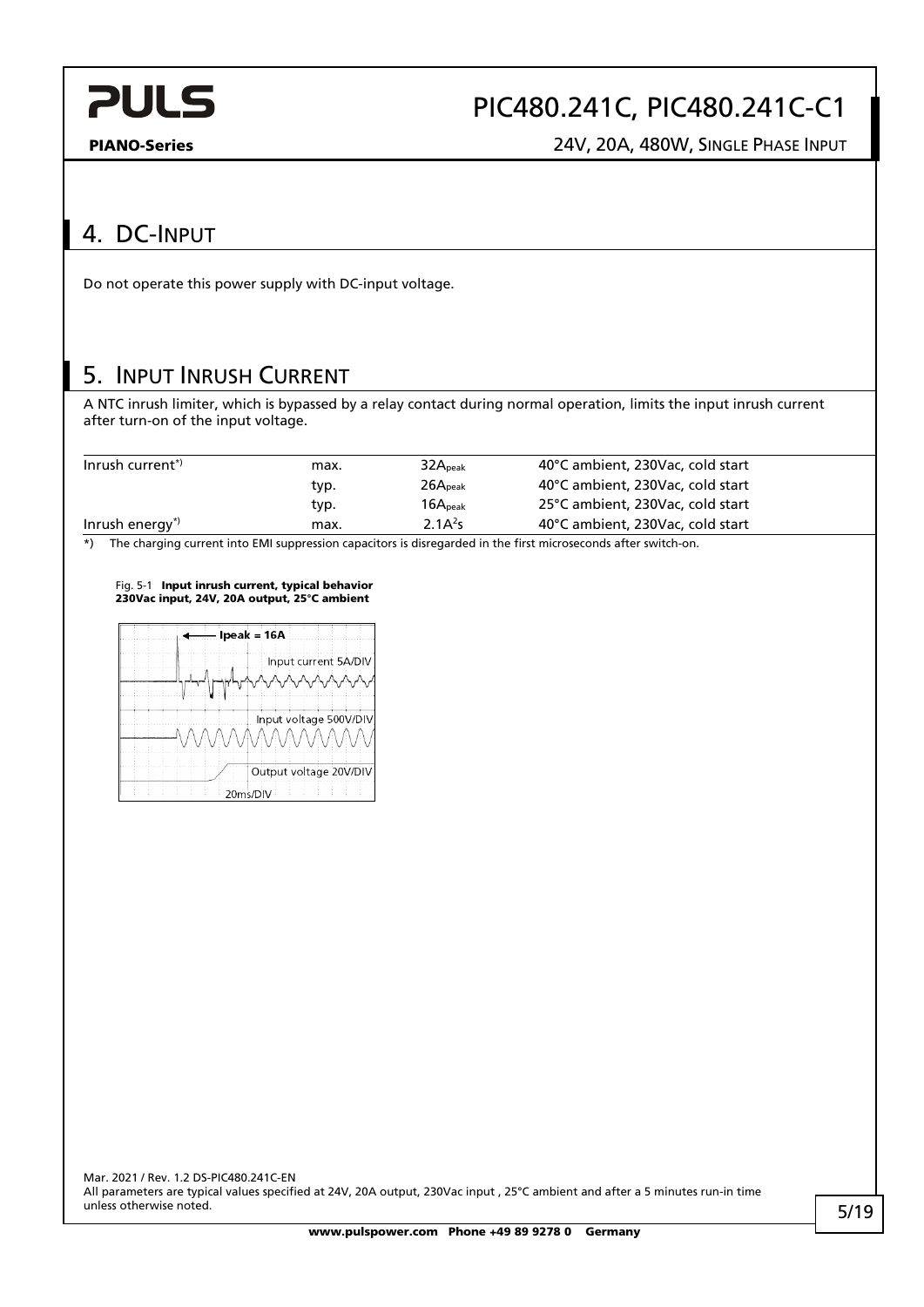## PIC480.241C, PIC480.241C-C1

#### PIANO-Series 24V, 20A, 480W, SINGLE PHASE INPUT

#### <span id="page-5-0"></span>6. OUTPUT

| Output voltage           | nom. | <b>DC 24V</b>                  |                                                   |
|--------------------------|------|--------------------------------|---------------------------------------------------|
| Adjustment range         |      | 24-28V                         | quaranteed                                        |
|                          | max. | $30V^{***}$                    | at clockwise end position of potentiometer        |
| <b>Factory settings</b>  | typ. | 24.1V                          | ±0.2%, at full load, cold unit                    |
| Line regulation          | max. | 50 <sub>m</sub> V              | 187-264Vac                                        |
| Load regulation          | max. | 150mV                          | static value, $0A \rightarrow 20A$ ; see Fig. 6-1 |
| Ripple and noise voltage | max. | 100mVpp                        | 20Hz to 20MHz, 50Ohm                              |
| Output current           | nom. | 20A                            | at 24V, ambient temperature <55°C, see Fig. 6-1   |
|                          | nom. | 15A                            | at 24V, ambient temperature <70°C, see Fig. 6-1   |
|                          | nom. | 17.1A                          | at 28V, ambient temperature <55°C, see Fig. 6-1   |
|                          | nom. | 12.8A                          | at 28V, ambient temperature <70°C, see Fig. 6-1   |
| Output power             | nom. | 480W                           | ambient temperature <55°C                         |
|                          | nom. | 360W                           | ambient temperature <70°C                         |
| Overload behaviour       |      | cont. current                  | output voltage > 13.5Vdc, see Fig. 6-1            |
|                          |      | Hiccup <sup>PLUS</sup> mode**) | output voltage < 13.5Vdc, see Fig. 6-1            |
| Short-circuit current    | min. | $21A^*$                        | load impedance 50mOhm, see Fig. 6-1               |
|                          | max. | $25A^*$                        | load impedance 50mOhm, see Fig. 6-1               |
|                          | typ. | 8.1A                           | average (R.M.S.) current, load impedance 50mOhm,  |
|                          |      |                                | see Fig. 6-1                                      |
| Output capacitance       | typ. | 4 300 <sub>u</sub> F           | included inside the power supply                  |

\*) Discharge current of output capacitors is not included.

\*\*) Hiccup*PLUS* Mode

At heavy overloads (when output voltage falls below 13.5V), the power supply delivers continuous output current for 5s. After this, the output is switched off for approx. 8s before a new start attempts with duration of 1s are automatically performed. This cycle is repeated as long as the overload exists. If the overload has been cleared, the device will operate normally.

\*\*\*) This is the maximum output voltage which can occur at the clockwise end position of the potentiometer due to tolerances. It is not guaranteed value which can be achieved. The typical value is about 28.5V.

<span id="page-5-1"></span>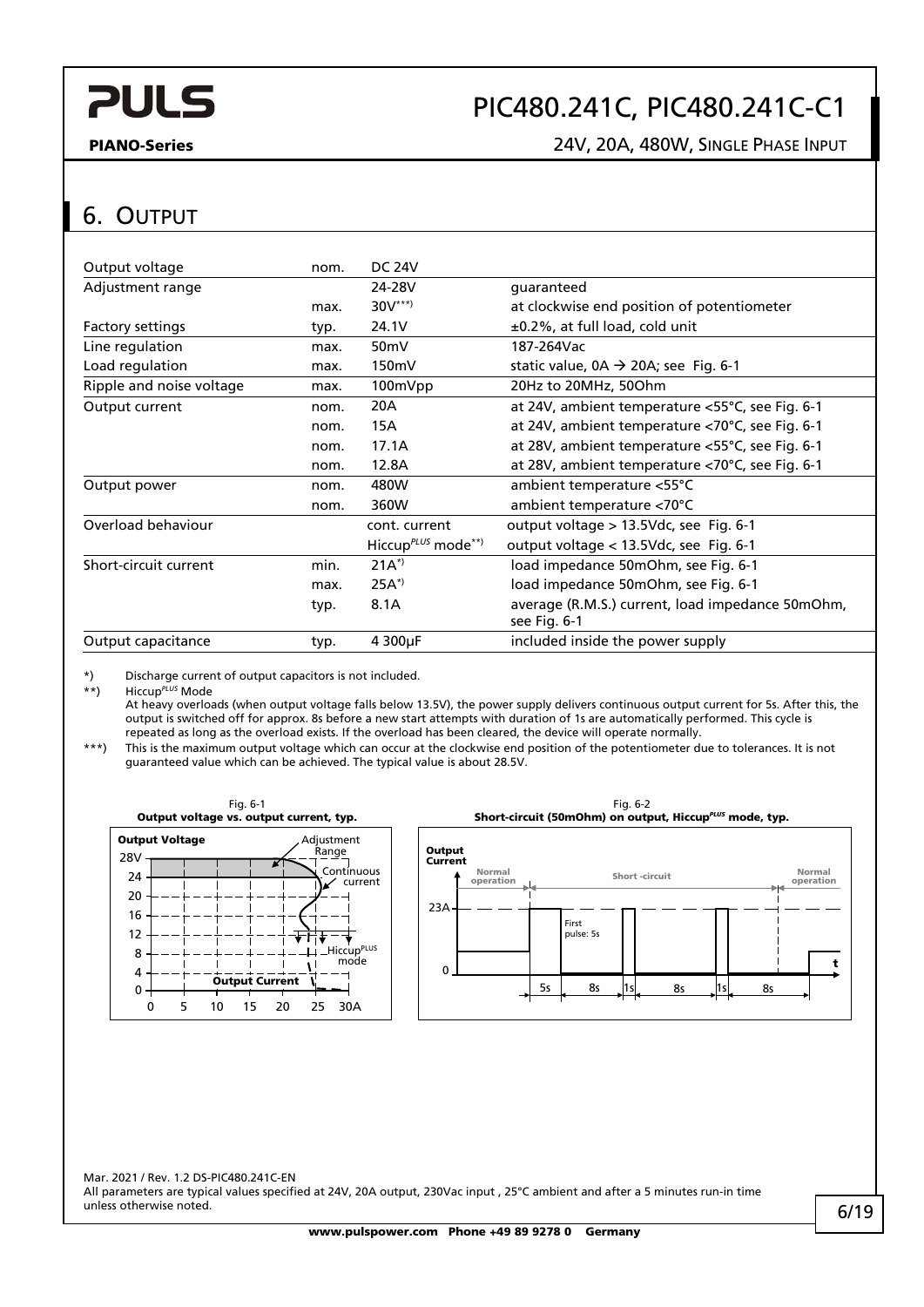## PIC480.241C, PIC480.241C-C1

PIANO-Series 24V, 20A, 480W, SINGLE PHASE INPUT

#### <span id="page-6-2"></span><span id="page-6-1"></span><span id="page-6-0"></span>7. HOLD-UP TIME Hold-up Time typ. 65ms at 24V, 10A, 230Vac, see [Fig. 7-1](#page-6-2) min. 55ms at 24V, 10A, 230Vac, see [Fig. 7-1](#page-6-2) typ. 30ms at 24V, 20A, 230Vac, see [Fig. 7-1](#page-6-2) min. 23ms at 24V, 20A, 230Vac, see [Fig. 7-1](#page-6-2) Fig. 7-1 Hold-up time vs. input voltage Fig. 7-2 Shut-down behavior, definitions Hold-up Time Zero Transition a) 24V 10A typ. b) 24V 10A min. c) 24V 20A typ. d) 24V 20A min. 80ms Input <sup>70</sup> <sup>a</sup> Voltage 60 b 50 40 30 c  $-5%$ **Output** 20 d Voltage 10 Hold-up Time Input Voltage  $\Omega$ 102 120 155 190 230Vac 8. DC-OK RELAY CONTACT This feature monitors the output voltage, which is produced by the power supply itself. It is independent of a back-fed voltage from a unit connected in parallel to the power supply output (e.g. redundant application). Threshold voltage typ. 21.4V (fixed) Contact closes As soon as the output voltage reaches 21.4V. Contact opens As soon as the output voltage falls below 21.4V. Contact ratings max. 60Vdc 0.3A, 30Vdc 1A, 30Vac 0.5A resistive load min. 1mA at 5Vdc min. permissible load Isolation voltage See dielectric strength table in sectio[n 18.](#page-13-0) Fig. 8-1 DC-ok relay contact behavior Output Voltage 21.4V ᠊ᢐ᠊  $\overline{\circ}$   $\circ$ closed**Open** Mar. 2021 / Rev. 1.2 DS-PIC480.241C-EN All parameters are typical values specified at 24V, 20A output, 230Vac input , 25°C ambient and after a 5 minutes run-in time unless otherwise noted. 7/19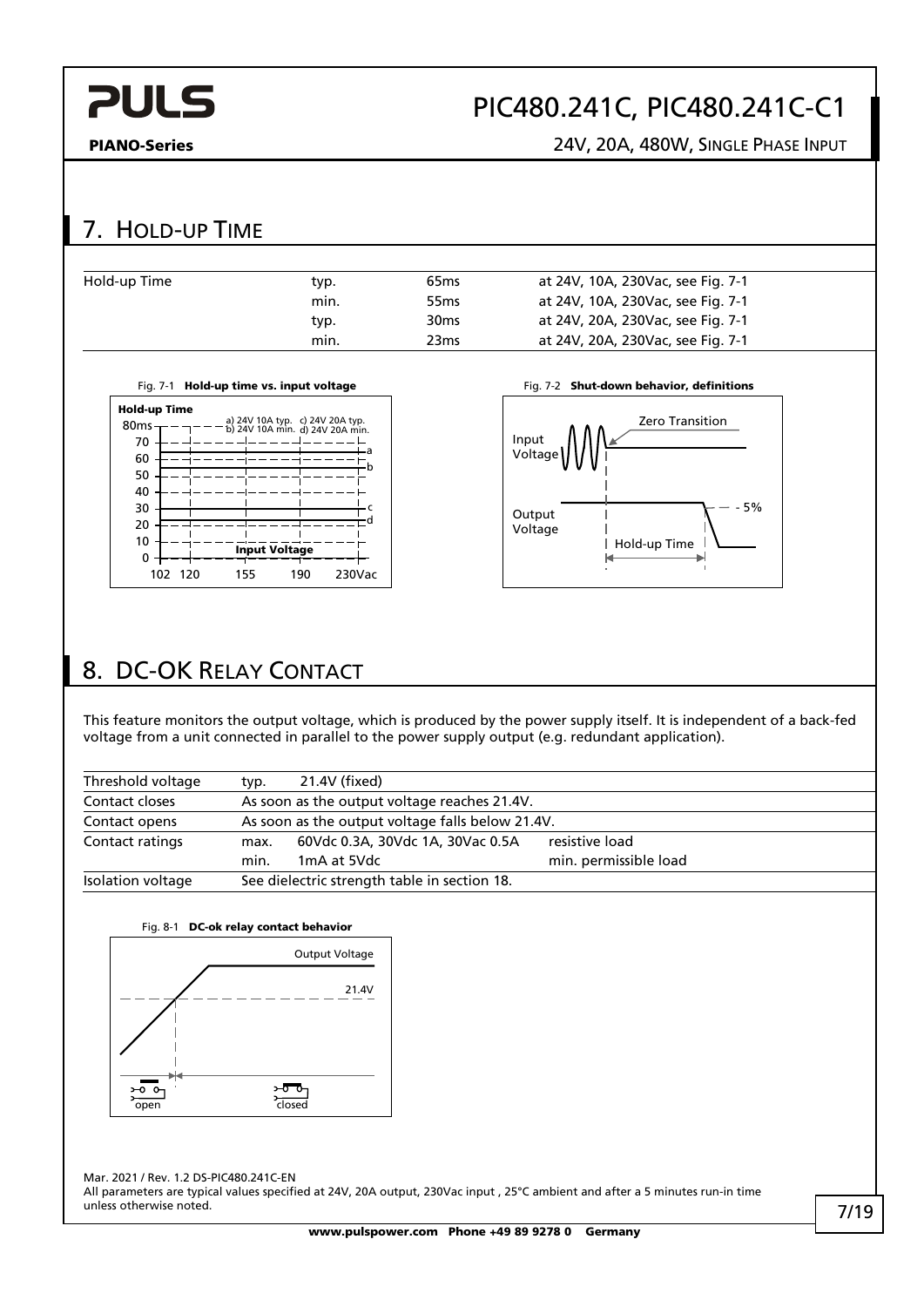**Efficiency** 

4

93

92

91

95 96

94

97%

#### PIANO-Series 24V, 20A, 480W, SINGLE PHASE INPUT

#### <span id="page-7-0"></span>9. EFFICIENCY AND POWER LOSSES

| Efficiency                      | typ. | 95.7% | at 24V, 20A, 230Vac                           |
|---------------------------------|------|-------|-----------------------------------------------|
| Average efficiency <sup>*</sup> | typ. | 95.2% | 25% at 5A, 25% at 10A, 25% at 15A. 25% at 20A |
| Power losses                    | typ. | 1.35W | at 24V, 0A, 230Vac                            |
|                                 | typ. | 10.7W | at 24V, 10A, 230Vac                           |
|                                 | typ. | 21.6W | at 24V, 20A, 230Vac                           |

\*) The average efficiency is an assumption for a typical application, where the power supply is loaded with 25% of the nominal load for 25% of the time, 50% of the nominal load for another 25% of the time, 75% of the nominal load for another 25% of the time and with 100% of the nominal load for the rest of the time.







#### <span id="page-7-1"></span>10. LIFETIME EXPECTANCY AND MTBF

8 12 14 16 20A 6 10 18

Output Current

| Lifetime expectancy*)            | 93 000h     | at 24V, 10A and 40°C, 230Vac                        |  |
|----------------------------------|-------------|-----------------------------------------------------|--|
|                                  | $264000h^*$ | at 24V, 10A and 25°C, 230Vac                        |  |
|                                  | 51 000h     | at 24V, 20A and 40°C, 230Vac                        |  |
|                                  | 144 000h*)  | at 24V, 20A and 25°C, 230Vac                        |  |
| MTBF**) SN 29500, IEC 61709      | 482 000h    | at 24V, 20A and 40°C, 230Vac                        |  |
|                                  | 894 000h    | at 24V, 20A and 25°C, 230Vac                        |  |
| MTRF <sup>**</sup> MIL HDRK 217F | 207 000h    | at 24V, 20A and 40°C, 230Vac:<br>Ground Benign GB40 |  |
|                                  | 279 000h    | at 24V, 20A and 25°C, 230Vac:<br>Ground Benign GB25 |  |
|                                  | 45 000h     | at 24V, 20A and 40°C, 230Vac;<br>Ground Fixed GF40  |  |
|                                  | 57 000h     | at 24V, 20A and 25°C, 230Vac;<br>Ground Fixed GF25  |  |

\*) The Lifetime expectancy shown in the table indicates the minimum operating hours (service life) and is determined by the lifetime expectancy of the built-in electrolytic capacitors. Lifetime expectancy is specified in operational hours and is calculated according to the capacitor's manufacturer specification. The manufacturer of the electrolytic capacitors only guarantees a maximum life of up to 15 years (131 400h). Any number exceeding this value is a calculated theoretical lifetime which can be used to compare devices.

\*\*) MTBF stands for Mean Time Between Failure, which is calculated according to statistical device failures, and indicates reliability of a device. It is the statistical representation of the likelihood of a unit to fail and does not necessarily represent the life of a product. The MTBF figure is a statistical representation of the likelihood of a device to fail. A MTBF figure of e.g. 1 000 000h means that statistically one unit will fail every 100 hours if 10 000 units are installed in the field. However, it can not be determined if the failed unit has been running for 50 000h or only for 100h.

Mar. 2021 / Rev. 1.2 DS-PIC480.241C-EN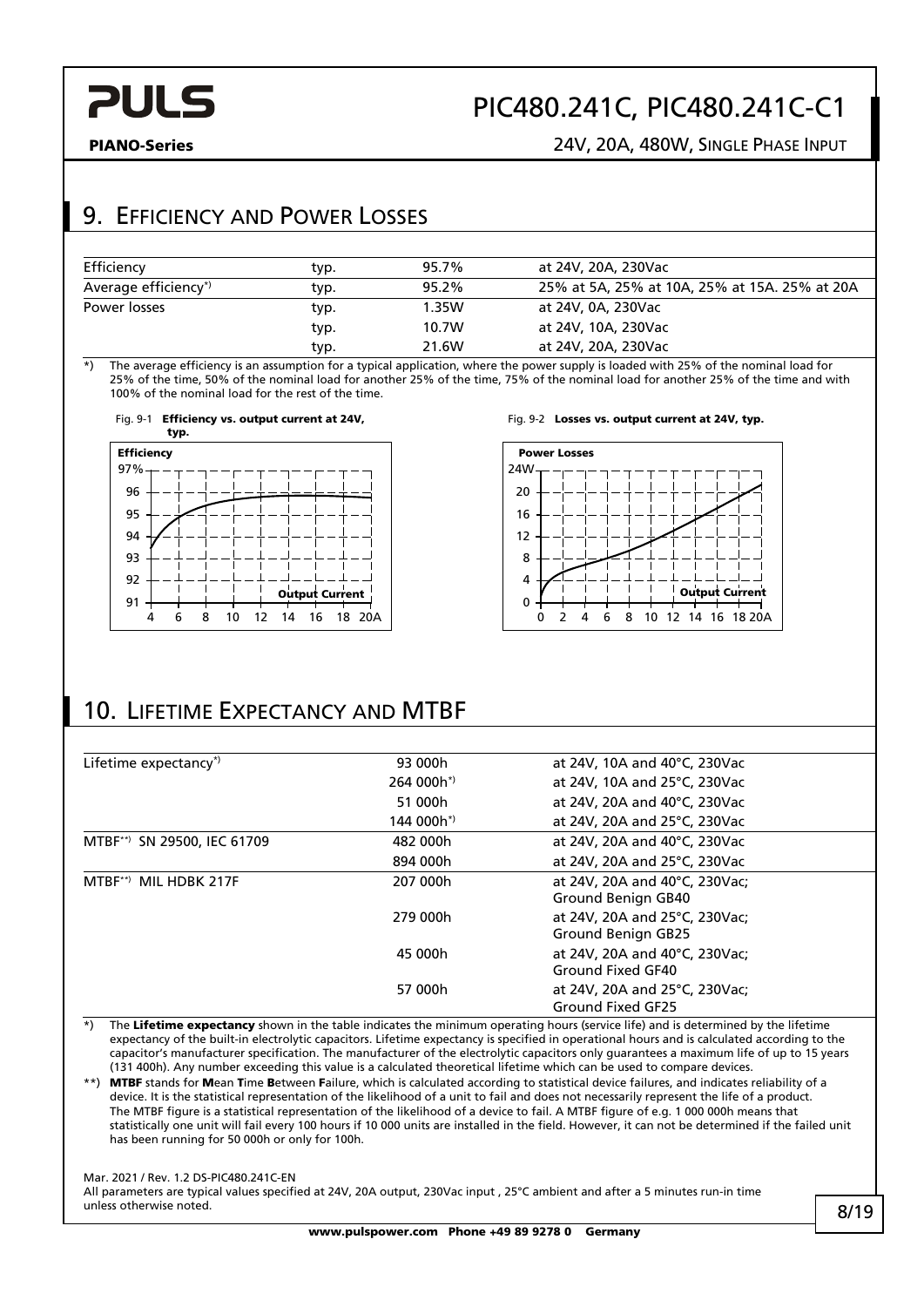## PIC480.241C, PIC480.241C-C1

#### PIANO-Series 24V, 20A, 480W, SINGLE PHASE INPUT

#### <span id="page-8-0"></span>11. FUNCTIONAL DIAGRAM



#### <span id="page-8-1"></span>12. TERMINALS AND WIRING

The terminals are IP20 finger safe constructed and suitable for field- and factory wiring.

|                               | Input and output                 | <b>DC-OK-Signal</b>        |  |
|-------------------------------|----------------------------------|----------------------------|--|
| <b>Type</b>                   | Screw terminals                  | Push-in terminals          |  |
| Solid wire                    | max. $6mm2$                      | max. $1.5$ mm <sup>2</sup> |  |
| Stranded wire                 | max. $4mm2$                      | max. $1.5$ mm <sup>2</sup> |  |
| <b>American Wire Gauge</b>    | AWG20-10                         | AWG28-16                   |  |
| Maximal wire diameter         | 2.8mm (including ferrules)       | 1.6mm (including ferrules) |  |
| Wire stripping length         | 7mm / 0.28inch                   | 7mm / 0.28inch             |  |
| Screwdriver                   | 3.5mm slotted or cross-head No 2 | not required               |  |
| Recommended tightening torque | 1Nm, 9lb.in                      | not applicable             |  |

#### Instructions:

a) Use appropriate copper cables that are designed for minimum operating temperatures of: 75°C for ambient up to 55°C and

90°C for ambient up to 70°C minimum.

- b) Follow national installation codes and installation regulations!
- c) Ensure that all strands of a stranded wire enter the terminal connection!
- d) Unused terminal compartments should be securely tightened.
- e) Ferrules are allowed.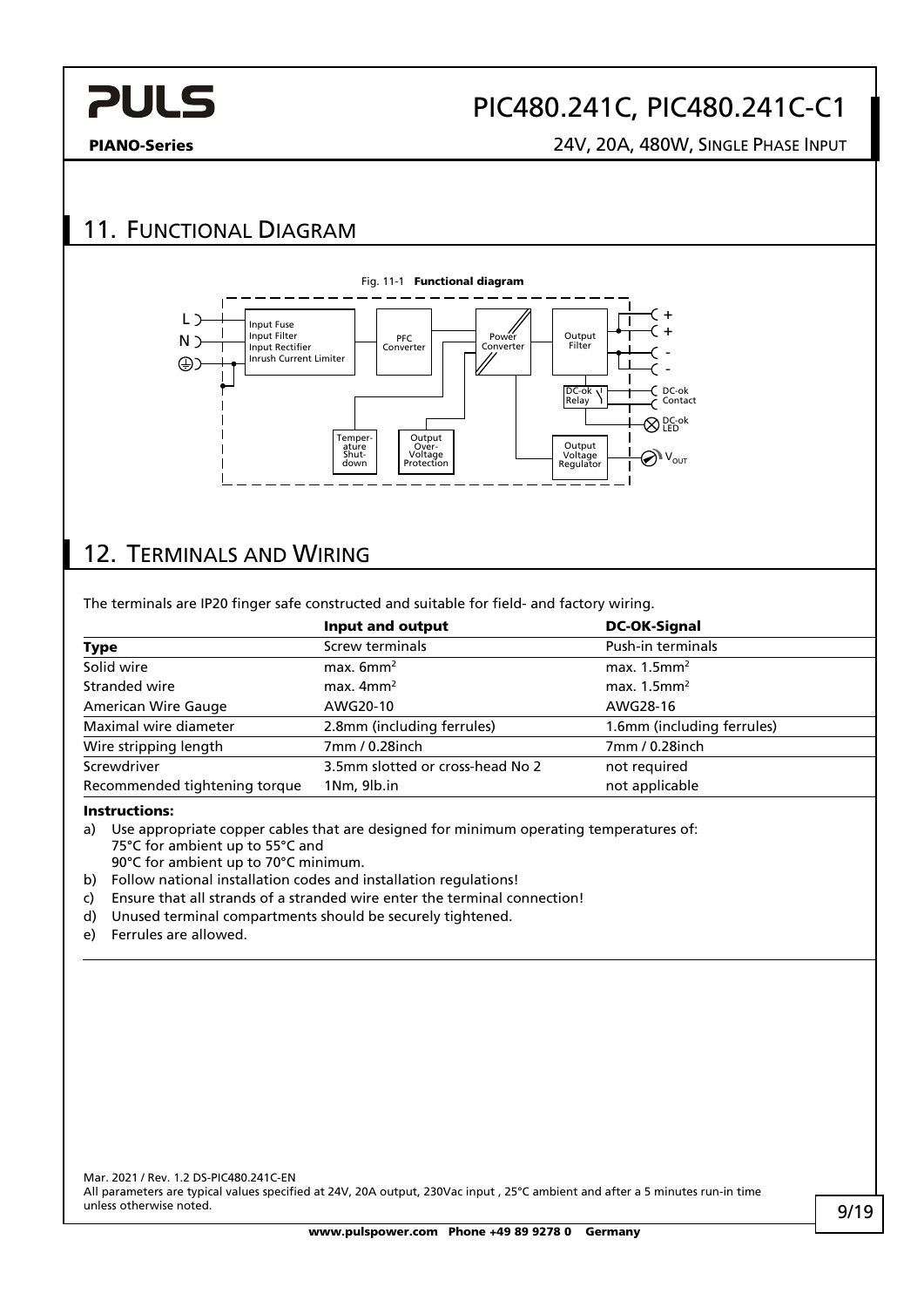## PIC480.241C, PIC480.241C-C1

PIANO-Series 24V, 20A, 480W, SINGLE PHASE INPUT

#### <span id="page-9-0"></span>13. FRONT SIDE AND USER ELEMENTS

Fig. 13-1 Front side

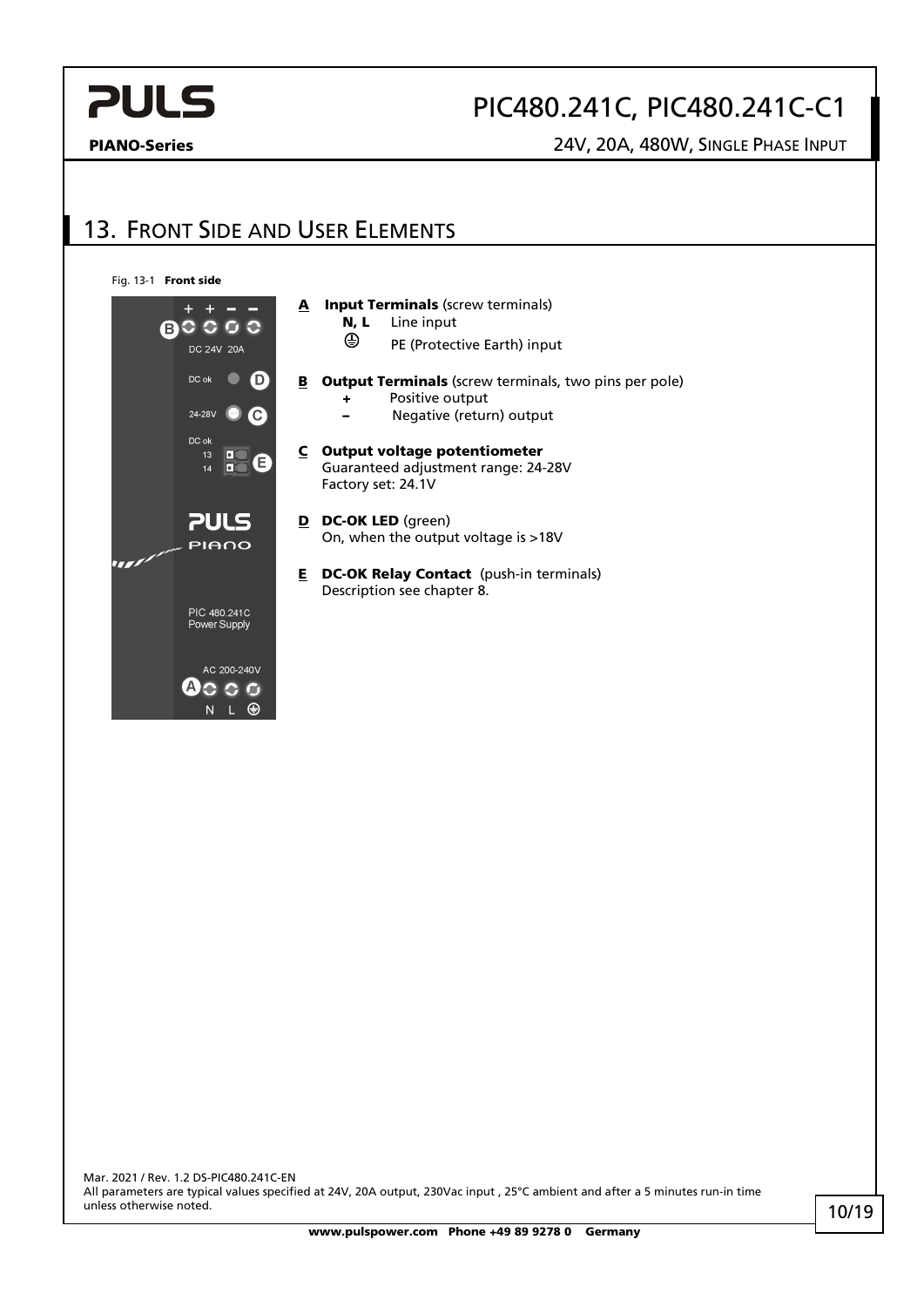PIANO-Series 24V, 20A, 480W, SINGLE PHASE INPUT

#### <span id="page-10-0"></span>14. EMC

The power supply is suitable for applications in industrial environment. A detailed EMC report is available on request.

| <b>EMC Immunity</b>            |                      | According generic standards: EN 61000-6-1 and EN 61000-6-2 |                    |             |  |
|--------------------------------|----------------------|------------------------------------------------------------|--------------------|-------------|--|
| Electrostatic discharge        | EN 61000-4-2         | contact discharge                                          | 8kV                | Criterion A |  |
|                                |                      | air discharge                                              | 8kV                | Criterion A |  |
| Electromagnetic RF field       | EN 61000-4-3         | 80MHz-2.7GHz                                               | 10V/m              | Criterion A |  |
| <b>Fast transients (Burst)</b> | EN 61000-4-4         | input lines                                                | 4kV                | Criterion A |  |
|                                |                      | output lines                                               | 2kV                | Criterion A |  |
|                                |                      | DC-OK signal (coupling clamp)                              | 2kV                | Criterion A |  |
| Surge voltage on input         | EN 61000-4-5         | $L \rightarrow N$                                          | 2kV                | Criterion A |  |
|                                |                      | $L \rightarrow$ PE, N $\rightarrow$ PE                     | 4kV                | Criterion A |  |
| Surge voltage on output        | EN 61000-4-5         | $+ \rightarrow -$                                          | 500V               | Criterion A |  |
|                                |                      | $+/ \rightarrow$ PE                                        | 1kV                | Criterion A |  |
| Surge voltage on DC-OK         | EN 61000-4-5         | DC-OK signal $\rightarrow$ PE                              | 1kV                | Criterion A |  |
| Conducted disturbance          | EN 61000-4-6         | 0.15-80MHz                                                 | 10V                | Criterion A |  |
| Mains voltage dips             | EN 61000-4-11        | 0% of 200Vac                                               | 0Vac, 20ms         | Criterion A |  |
|                                |                      | 40% of 200Vac                                              | 80Vac, 200ms       | Criterion C |  |
|                                |                      | 70% of 200Vac                                              | 140Vac, 500ms      | Criterion C |  |
| Voltage interruptions          | EN 61000-4-11        | 0% of 200Vac (=0V)                                         | 5000 <sub>ms</sub> | Criterion C |  |
| Voltage sags                   | <b>SEMI F47 0706</b> | dips on the input voltage according to SEMI F47 standard   |                    |             |  |
|                                |                      | 80% of 200Vac (160Vac)                                     | 1000 <sub>ms</sub> | Criterion A |  |
|                                |                      | 70% of 200Vac (140Vac)                                     | 500 <sub>ms</sub>  | Criterion C |  |
|                                |                      | 50% of 200Vac (100Vac)                                     | 200 <sub>ms</sub>  | Criterion C |  |
| Powerful transients            | <b>VDE 0160</b>      | over entire load range                                     | 750V, 0.3ms        | Criterion A |  |

Criterions:

A: Power supply shows normal operation behavior within the defined limits.

B: Temporary voltage dips possible. No change in operation mode.

C: Temporary loss of function is possible. Power supply may shut-down and restarts by itself. No damage or hazards for the power supply will occur.

| <b>EMC Emission</b>                                                                                                            | According generic standards: EN 61000-6-3, EN 61000-6-4 |  |                                                                                                                                                                                                                                  |       |
|--------------------------------------------------------------------------------------------------------------------------------|---------------------------------------------------------|--|----------------------------------------------------------------------------------------------------------------------------------------------------------------------------------------------------------------------------------|-------|
| Conducted emission<br>input lines                                                                                              | EN 55011, EN 55032, FCC Part 15,<br>CISPR 11, CISPR 32  |  | Class B fulfilled                                                                                                                                                                                                                |       |
| Conducted emission<br>output lines**)                                                                                          | IEC/CISPR 16-1-2, IEC/CISPR 16-2-1                      |  | limits for DC power port according EN<br>61000-6-3 not fulfilled                                                                                                                                                                 |       |
| Radiated emission                                                                                                              | EN 55011, EN 55032                                      |  | Class B fulfilled                                                                                                                                                                                                                |       |
| Harmonic input current                                                                                                         | EN 61000-3-2                                            |  | Class A fulfilled between 0A and 20A load<br>Class C fulfilled between 7A and 20A load                                                                                                                                           |       |
| Voltage fluctuations,<br>flicker                                                                                               | EN 61000-3-3                                            |  | fulfilled*)                                                                                                                                                                                                                      |       |
| This device complies with FCC Part 15 rules.                                                                                   |                                                         |  |                                                                                                                                                                                                                                  |       |
|                                                                                                                                |                                                         |  | Operation is subjected to following two conditions: (1) this device may not cause harmful interference, and (2) this<br>device must accept any interference received, including interference that may cause undesired operation. |       |
| tested with constant current loads, non pulsing<br>$^{\star}$<br>for information only, not mandatory for EN 61000-6-3<br>$***$ |                                                         |  |                                                                                                                                                                                                                                  |       |
| <b>Switching Frequencies</b>                                                                                                   |                                                         |  | The power supply has two converters with two different switching frequencies included.                                                                                                                                           |       |
| Switching frequency 1                                                                                                          | 40-120kHz                                               |  | PFC converter, input voltage and output power dependent                                                                                                                                                                          |       |
| Switching frequency 2                                                                                                          | 80-140kHz                                               |  | Main converter, output voltage and output power dependent                                                                                                                                                                        |       |
| Mar. 2021 / Rev. 1.2 DS-PIC480.241C-EN<br>unless otherwise noted.                                                              |                                                         |  | All parameters are typical values specified at 24V, 20A output, 230Vac input, 25°C ambient and after a 5 minutes run-in time                                                                                                     | 11/10 |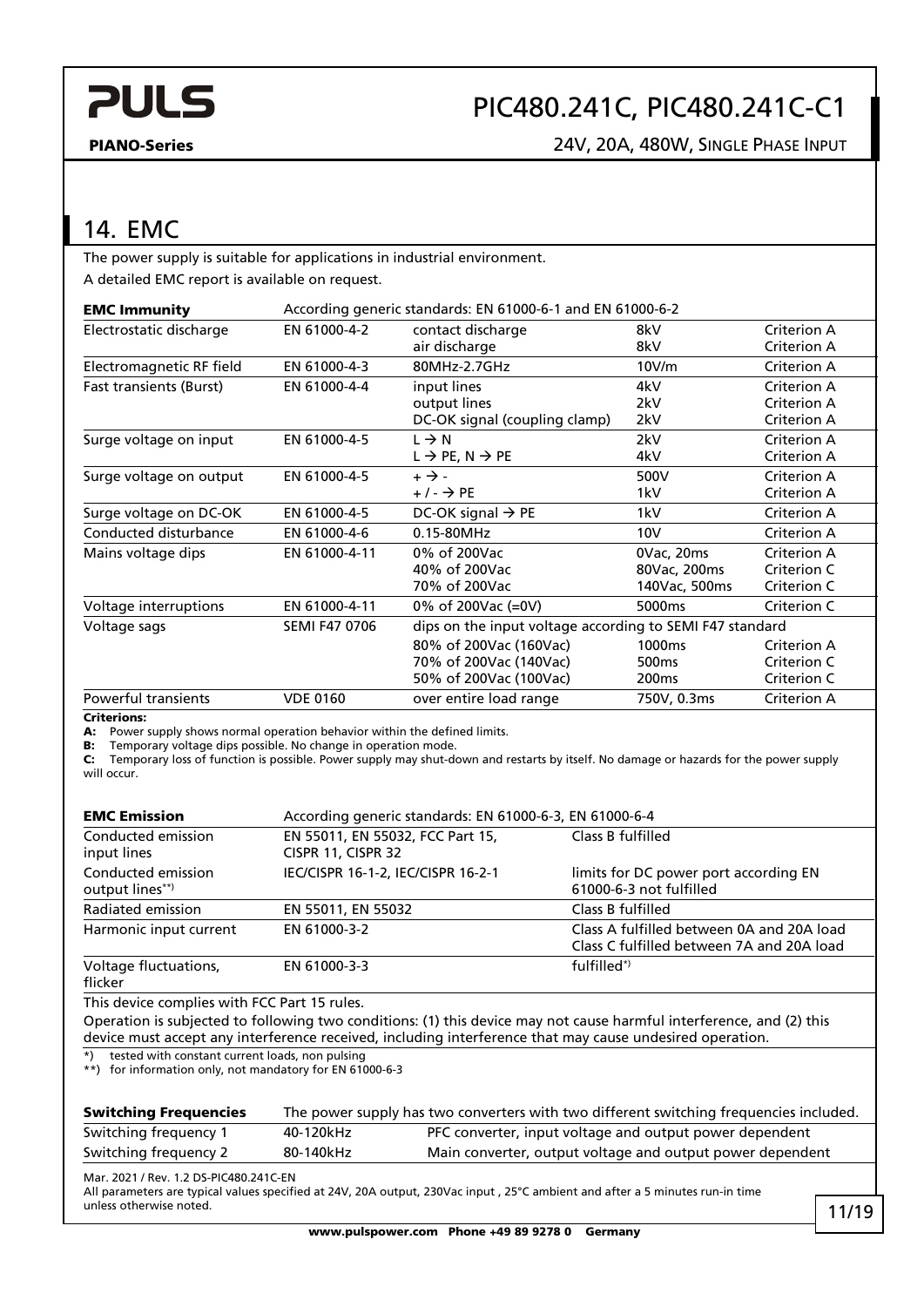## PIC480.241C, PIC480.241C-C1

PIANO-Series 24V, 20A, 480W, SINGLE PHASE INPUT

#### <span id="page-11-0"></span>15. ENVIRONMENT

| Operational temperature <sup>*)</sup> | -25°C to +70°C (-13°F to 158°F)                                 | reduce output power according Fig. 15-1                                                      |
|---------------------------------------|-----------------------------------------------------------------|----------------------------------------------------------------------------------------------|
| Storage temperature                   | -40°C to $+85$ °C (-40°F to 185°F)                              | for storage and transportation                                                               |
| Output de-rating                      | 8W/°C                                                           | 55°C to 70°C (131°F to 158°F)                                                                |
| Humidity**)                           | 5 to 95% r.h.                                                   | IEC 60068-2-30                                                                               |
| Vibration sinusoidal                  | 2-17.8Hz: ±1.6mm; 17.8-500Hz: 2g***)<br>2 hours / axis***)      | IEC 60068-2-6                                                                                |
| Shock                                 | 30g 6ms, 20g 11ms***)<br>3 bumps / direction, 18 bumps in total | IEC 60068-2-27                                                                               |
| Altitude                              | 0 to 2000m (0 to 6 560ft)                                       | without any restrictions                                                                     |
|                                       | 2000 to 6000m (6 560 to 20 000ft)                               | reduce output power or ambient temperature,<br>see Fig. 15-2                                 |
|                                       |                                                                 | IEC 62103, EN 50178, overvoltage category II                                                 |
| Altitude de-rating                    | 30W/1000m or 5°C/1000m                                          | > 2000m (6500ft), see Fig. 15-2                                                              |
| Over-voltage category                 | Ш                                                               | IEC 62477-1, altitudes up to 2000m                                                           |
|                                       | Ш                                                               | altitudes from 2000m to 6000m                                                                |
| Degree of pollution                   | 2                                                               | IEC 62477-1, not conductive                                                                  |
| LABS compatibility                    | use in paint shops.                                             | The unit does not release any silicone or other LABS-critical substances and is suitable for |
|                                       |                                                                 |                                                                                              |

\*) Operational temperature is the same as the ambient or surrounding temperature and is defined as the air temperature 2cm below the unit.

\*\*) Do not energize while condensation is present

\*\*\*) Tested on a DIN-Rail with a thickness of 1.3mm.

<span id="page-11-1"></span>



<span id="page-11-2"></span>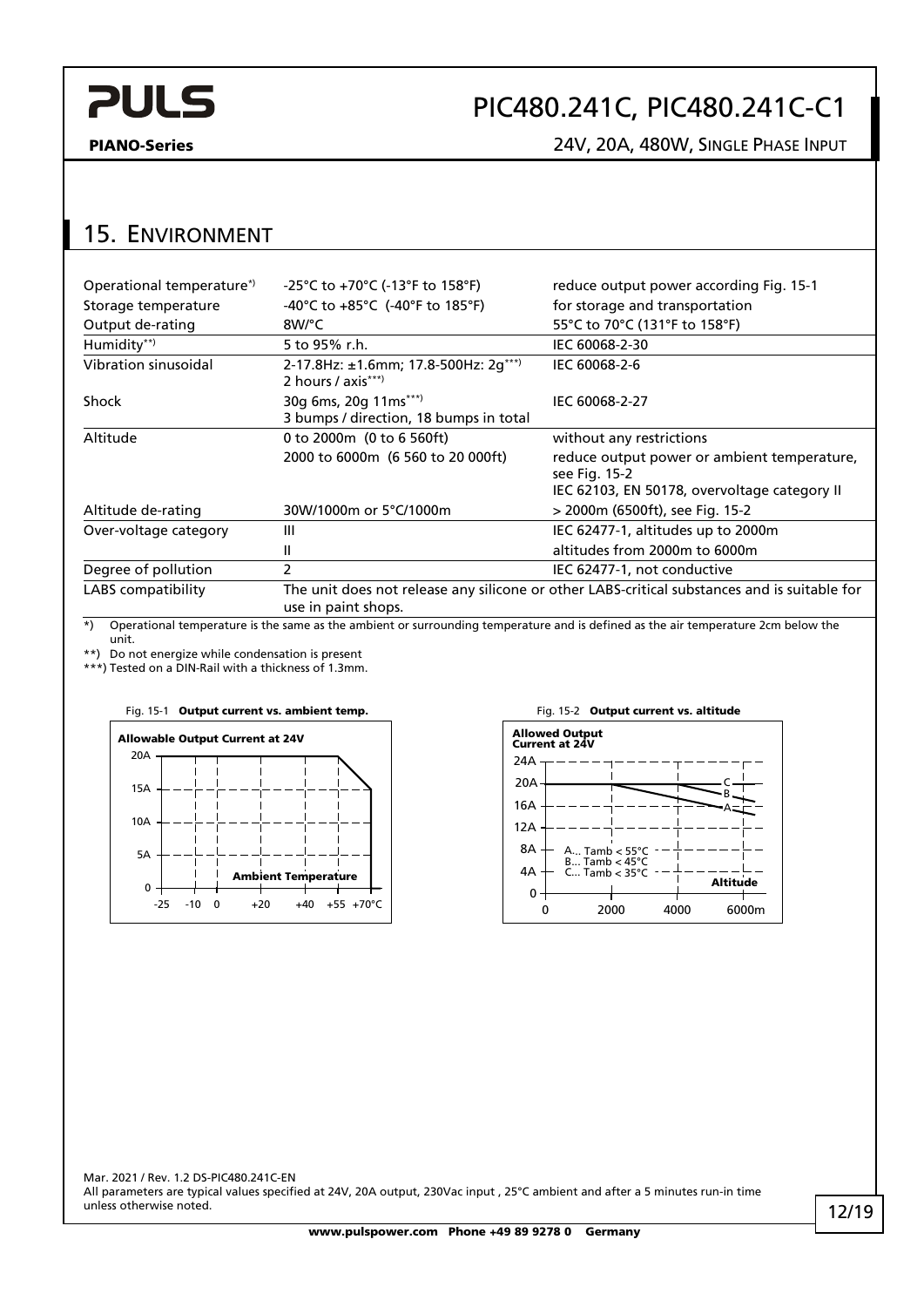

PIANO-Series 24V, 20A, 480W, SINGLE PHASE INPUT

#### <span id="page-12-0"></span>16. SAFETY AND PROTECTION FEATURES

| Isolation resistance            | Min. | 500MOhm                       | At delivered condition between input and output,<br>measured with 500Vdc                                                                                                                                                                                                                                                                                                                                                                                                                            |
|---------------------------------|------|-------------------------------|-----------------------------------------------------------------------------------------------------------------------------------------------------------------------------------------------------------------------------------------------------------------------------------------------------------------------------------------------------------------------------------------------------------------------------------------------------------------------------------------------------|
|                                 | Min. | 500MOhm                       | At delivered condition between input and PE,<br>measured with 500Vdc                                                                                                                                                                                                                                                                                                                                                                                                                                |
|                                 | Min. | 500MOhm                       | At delivered condition between output and PE,<br>measured with 500Vdc                                                                                                                                                                                                                                                                                                                                                                                                                               |
|                                 | Min. | 500MOhm                       | At delivered condition between output and DC-OK<br>contacts, measured with 500Vdc                                                                                                                                                                                                                                                                                                                                                                                                                   |
| Output over-voltage protection  | Typ. | 30.5Vdc                       |                                                                                                                                                                                                                                                                                                                                                                                                                                                                                                     |
|                                 | Max. | 32.0Vdc                       |                                                                                                                                                                                                                                                                                                                                                                                                                                                                                                     |
|                                 |      |                               | In case of an internal defect, a redundant circuit limits the maximum output<br>voltage. The output shuts down and automatically attempts to restart.                                                                                                                                                                                                                                                                                                                                               |
| Class of protection             |      |                               | According to IEC 61140                                                                                                                                                                                                                                                                                                                                                                                                                                                                              |
|                                 |      |                               | A PE (Protective Earth) connection is required                                                                                                                                                                                                                                                                                                                                                                                                                                                      |
| Ingress protection              |      | <b>IP 20</b>                  | According to EN/IEC 60529                                                                                                                                                                                                                                                                                                                                                                                                                                                                           |
| Over-temperature protection     |      | Included                      | Output shut-down with automatic restart.<br>Temperature sensors are installed on critical<br>components inside the unit and turn the unit off in<br>safety critical situations, which can happen e.g. when<br>ambient temperature is too high, ventilation is<br>obstructed or the de-rating requirements are not<br>followed. There is no correlation between the<br>operating temperature and turn-off temperature<br>since this is dependent on input voltage, load and<br>installation methods. |
| Input transient protection      |      | MOV (Metal Oxide<br>Varistor) | For protection values see chapter Fehler!<br>Verweisquelle konnte nicht gefunden werden.<br>$(EMC)$ .                                                                                                                                                                                                                                                                                                                                                                                               |
| Internal input fuse             |      | Included                      | Not user replaceable slow-blow high-braking<br>capacity fuse                                                                                                                                                                                                                                                                                                                                                                                                                                        |
| Touch current (leakage current) | Typ. | 0.33mA / 0.69mA               | At 230Vac, 50Hz, TN-, TT-mains / IT-mains                                                                                                                                                                                                                                                                                                                                                                                                                                                           |
|                                 | Max. | 0.43mA / 0.89mA               | At 264Vac, 50Hz, TN-, TT-mains / IT-mains                                                                                                                                                                                                                                                                                                                                                                                                                                                           |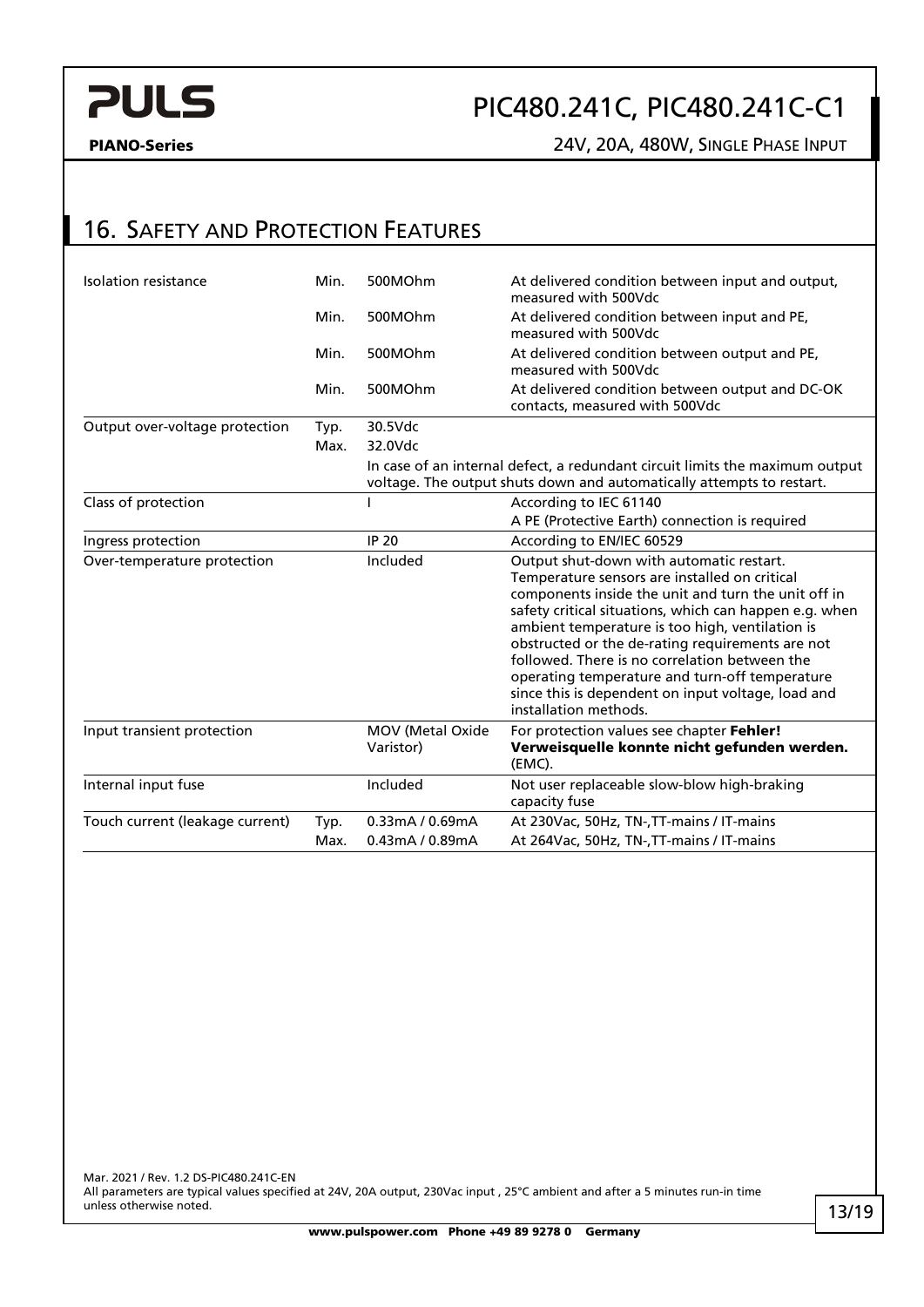

PIANO-Series 24V, 20A, 480W, SINGLE PHASE INPUT

### <span id="page-13-0"></span>17. DIELECTRIC STRENGTH

The output voltage is floating and has no ohmic connection to the ground. Type and factory tests are conducted by the manufacturer. Field tests may be conducted in the field using the appropriate test equipment, which applies the voltage with a slow ramp (2s up and 2s down). Connect all input-terminals together as well as all output poles before conducting the test. When testing, set the cut-off current settings to the value in the table below.



|                         |     | А                 | в                 | C                 | D                |
|-------------------------|-----|-------------------|-------------------|-------------------|------------------|
| Type test               | 60s | 2500Vac           | 3000Vac           | 500Vac            | 500Vac           |
| Factory test            | 5s  | 2500Vac           | 2500Vac           | 500Vac            | 500Vac           |
| Field test              | 5s  | 2000Vac           | 2000Vac           | 500Vac            | 500Vac           |
| Cut-off current setting |     | 10 <sub>m</sub> A | 10 <sub>m</sub> A | 10 <sub>m</sub> A | 1 <sub>m</sub> A |

To fulfil the PELV requirements according to EN60204-1 § 6.4.1, we recommend that either the + pole, the – pole or any other part of the output circuit shall be connected to the protective earth system. This helps to avoid situations in which a load starts unexpectedly or can not be switched off when unnoticed earth faults occur.

B\*) When testing input to DC-OK ensure that the max. voltage between DC-OK and the output is not exceeded (column D). We recommend connecting DC-OK pins and the output pins together when performing the test.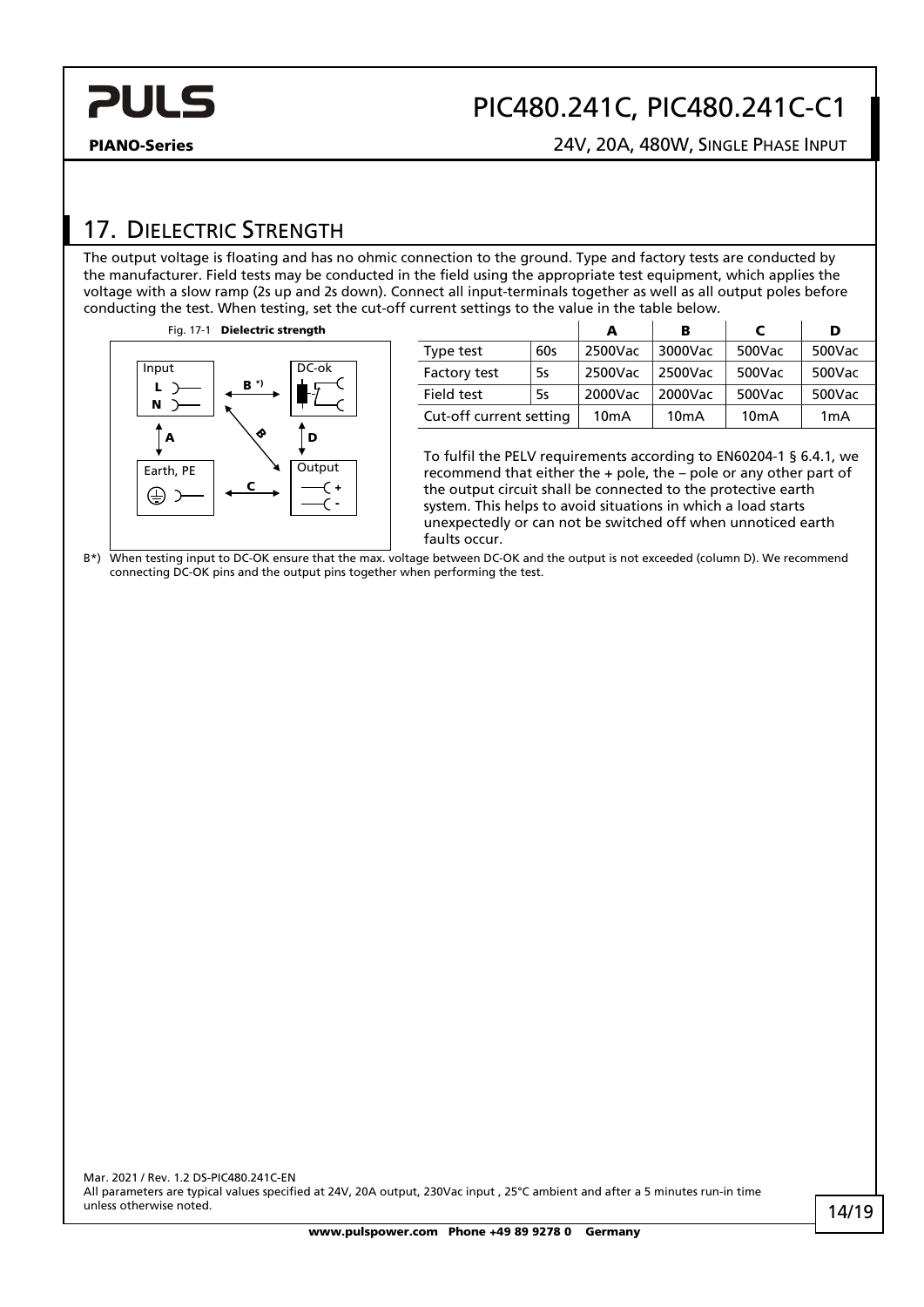### PIC480.241C, PIC480.241C-C1

#### PIANO-Series 24V, 20A, 480W, SINGLE PHASE INPUT

#### <span id="page-14-0"></span>18. APPROVALS AND FULFILLED STANDARDS

| UL 61010          |                                         | <b>UL</b> Certificate<br>Listed equipment for category NMTR - UL 61010-2-201 Electrical<br>Equipment for Measurement, Control and Laboratory Use -<br>Particular requirements for control equipment<br>Applicable for US and Canada<br><b>E-File: E198865</b>              |
|-------------------|-----------------------------------------|----------------------------------------------------------------------------------------------------------------------------------------------------------------------------------------------------------------------------------------------------------------------------|
| <b>IEC 61010</b>  | <i><b>IECEE</b></i><br><b>CB SCHEME</b> | <b>CB Scheme Certificate</b><br>IEC 61010-2-201 Electrical Equipment for Measurement, Control<br>and Laboratory Use - Particular requirements for control<br>equipment                                                                                                     |
| <b>IEC 62368</b>  | <b>IECEE</b><br><b>CB SCHEME</b>        | <b>CB Scheme Certificate</b><br>IEC 62368-1 Audio/video, information and communication<br>technology equipment - Safety requirements<br>Output safety level: ES1                                                                                                           |
| ISA-71.04-1985    | Corrosion<br>G3-ISA-71.04               | Manufacturer's Declaration (Online Document)<br>Airborne Contaminants Corrosion Test<br>Severity Level: G3 Harsh<br>H <sub>2</sub> S: 100ppb<br>NOx: 1250ppb<br>Cl2:20ppb<br>SO2: 300ppb<br>Test Duration: 3 weeks, which simulates a service life of at least 10<br>years |
| <b>VDMA 24364</b> | VDMA 24364-C1-L/W                       | Paint Wetting Impairment Substances Test (or LABS-Test)<br>Tested for Zone 2 and test class C1 according to VDMA 24364-C1-L/W<br>for solvents and water-based paints                                                                                                       |

#### <span id="page-14-1"></span>19. REGULATORY COMPLIANCE

| EU Declaration of<br>Conformity | CE      | The CE mark indicates conformance with the<br>- EMC directive<br>- Low-voltage directive<br>- RoHS directive                                                    |
|---------------------------------|---------|-----------------------------------------------------------------------------------------------------------------------------------------------------------------|
| <b>REACH Directive</b>          | REACH V | Manufacturer's Statement<br>EU-Directive regarding the Registration, Evaluation,<br>Authorization and Restriction of Chemicals                                  |
| <b>WEEE Directive</b>           |         | Manufacturer's Statement<br>EU-Regulation on Waste Electrical and Electronic Equipment<br>Registered in Germany as business to business (B2B) products.         |
| RoHS (China RoHS 2)             |         | Manufacturer's Statement<br>Administrative Measures for the Restriction of the Use of<br>Hazardous Substances in Electrical and Electronic Products<br>25 years |
| <b>EAC TR Registration</b>      |         | <b>EAC Certificate</b><br>EAC EurAsian Conformity - Registration Russia, Kazakhstan<br>and Belarus<br>8504408200, 8504409000                                    |

Mar. 2021 / Rev. 1.2 DS-PIC480.241C-EN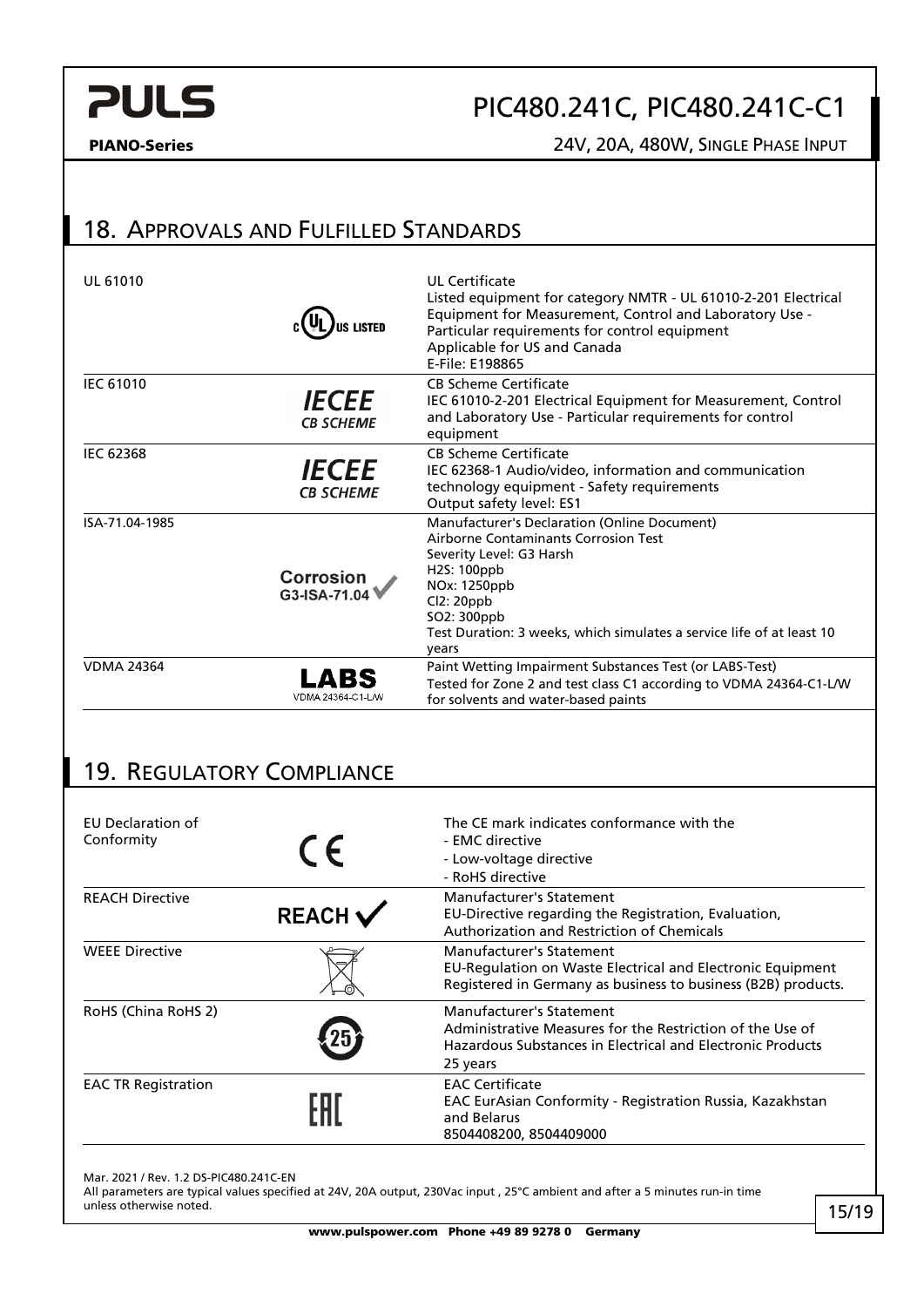## PIC480.241C, PIC480.241C-C1

PIANO-Series 24V, 20A, 480W, SINGLE PHASE INPUT

#### <span id="page-15-0"></span>20. PHYSICAL DIMENSIONS AND WEIGHT

| Width                              | 1.93''<br>49 <sub>mm</sub>                                                                                               |  |
|------------------------------------|--------------------------------------------------------------------------------------------------------------------------|--|
| Height                             | 4.88"<br>124mm                                                                                                           |  |
| Depth                              | 4.88"<br>124mm                                                                                                           |  |
|                                    | The DIN-rail height must be added to the unit depth to calculate the total required<br>installation depth.               |  |
| Weight                             | 620g / 1.37lb                                                                                                            |  |
| DIN-Rail                           | Use 35mm DIN-rails according to EN 60715 or EN 50022 with a height of 7.5 or 15mm.                                       |  |
| <b>Plastic Material of Housing</b> | Flame retardant Polycarbonate (PC) - UL94-V0<br>Vicat softening temperature specified with 149°C according to ASTM D1525 |  |
| <b>Installation Clearances</b>     | See chapter 2                                                                                                            |  |



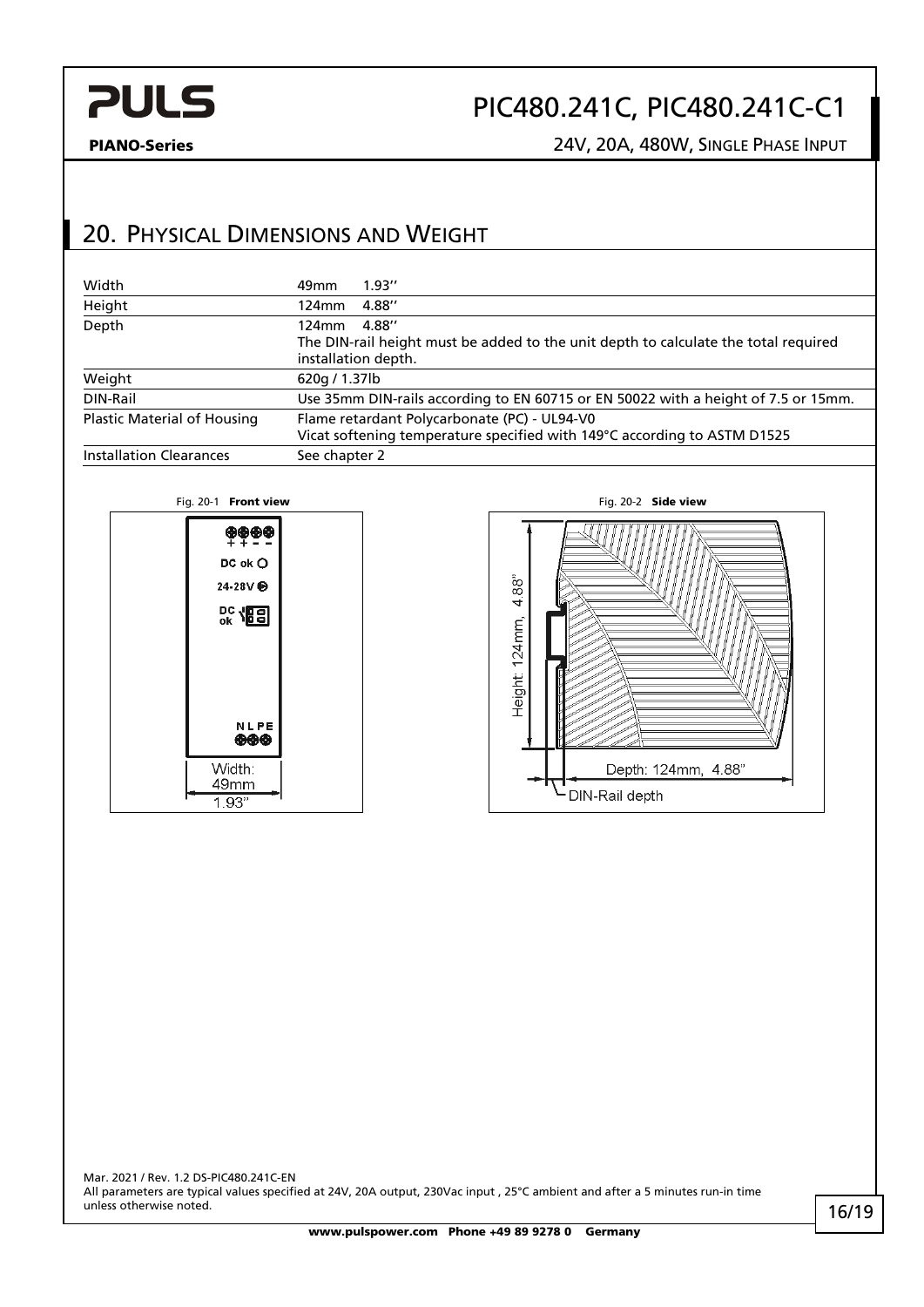## PIC480.241C, PIC480.241C-C1

PIANO-Series 24V, 20A, 480W, SINGLE PHASE INPUT

### <span id="page-16-0"></span>21. ACCESSORY

#### <span id="page-16-1"></span>21.1. YR40.242 REDUNDANCY MODULE

The YR40.242 is the preferred redundancy module for PIC480.241C power supplies. It is equipped with two input channels (20A each), which are individually decoupled by utilizing MOSFET technology.



The output current can go as high as 40A. Using MOSFETs instead of diodes reduces the heat generation and the voltage drop

between input and output. The YR40.242 does not require an

additional auxiliary voltage.

Due to the low power losses, the unit is very slender and only requires 36mm width on the DIN-rail.

See chapter [22.5](#page-17-4) for instructions how to build a redundant system.



#### <span id="page-16-2"></span>21.2. PIRD20.241 REDUNDANCY MODULE

The PIRD20.241 is a very cost effective diode redundancy module, which can be used to build 1+1 and N+1 redundant systems. It is equipped with two input channels, which can be connected to power supplies with up to 10A output current and one output, which can carry nominal currents up to 20A.

If 20A power supplies are utilized, it is recommended to connect the power supply output to both inputs of the redundancy module. Therefore, two redundancy modules are required to build a 20A redundant power system.

The PIRD20.241 is the perfect solution to use in a



redundant system, if the power supply itself is equipped with a DC-OK signal.

The PIRD20.241 does not require an additional auxiliary voltage and is self- powered even in case of a short circuit across the output. See chapter [22.5](#page-17-4) for instructions

how to build a redundant system.

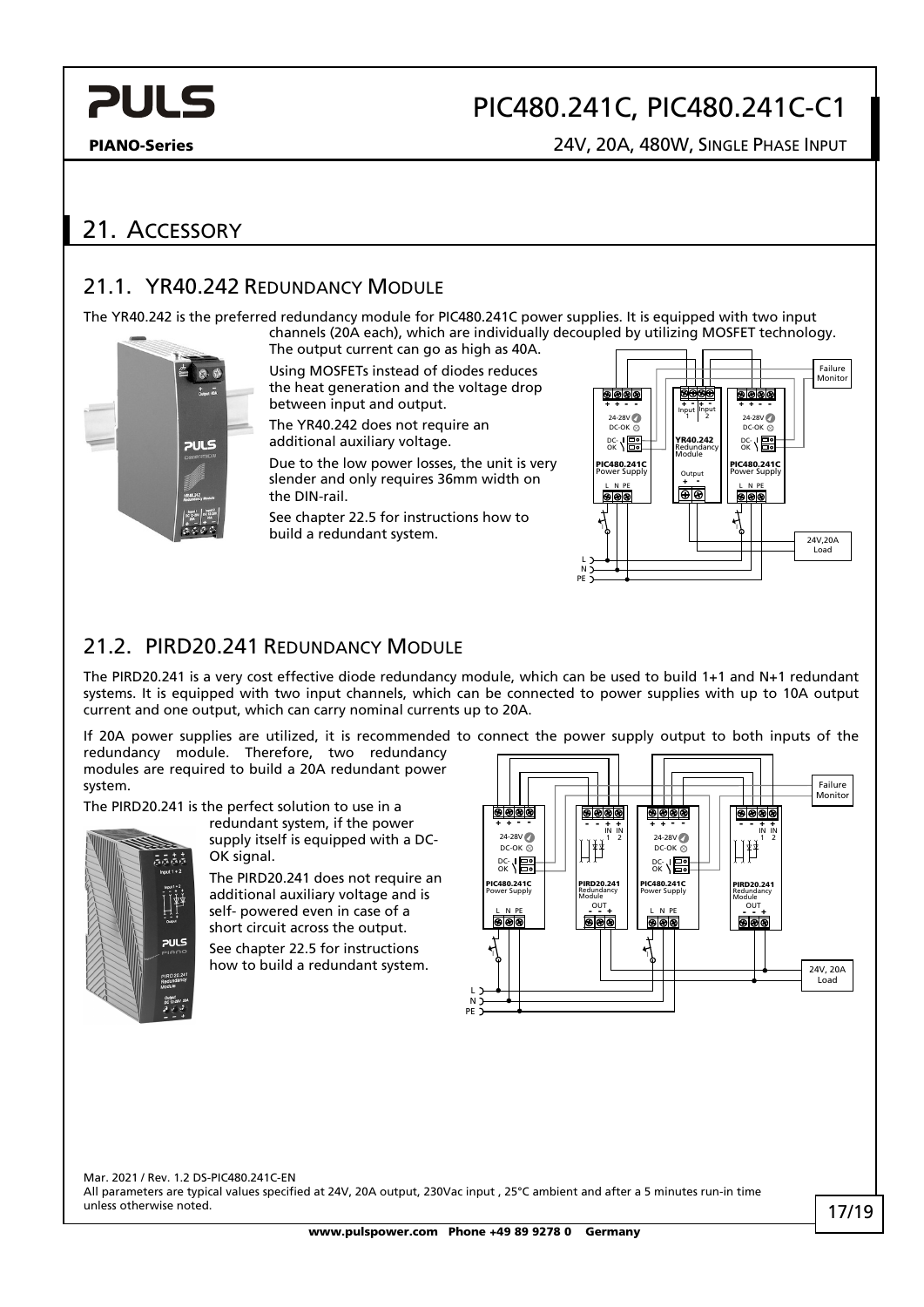## PIC480.241C, PIC480.241C-C1

PIANO-Series 24V, 20A, 480W, SINGLE PHASE INPUT

#### <span id="page-17-0"></span>22. APPLICATION NOTES

#### <span id="page-17-1"></span>22.1. BACK-FEEDING LOADS

Loads such as decelerating motors and inductors can feed voltage back to the power supply. This feature is also called return voltage immunity or resistance against Back- E.M.F. (Electro Magnetic Force).

This power supply is resistant and does not show malfunctioning when a load feeds back voltage to the power supply. It does not matter whether the power supply is on or off.

The maximum allowed feed-back-voltage is 35Vdc. The absorbing energy can be calculated according to the built-in large sized output capacitor which is specified in chapter [6.](#page-5-0)

#### <span id="page-17-2"></span>22.2. EXTERNAL INPUT PROTECTION

The unit is tested and approved for branch circuits up to 30A (UL) and 32A (IEC). An external protection is only required if the supplying branch has an ampacity greater than this. Check also local codes and local requirements. In some countries local regulations might apply.

If an external fuse is necessary or utilized, minimum requirements need to be considered to avoid nuisance tripping of the circuit breaker. A minimum value of 10A B- or 6A C-Characteristic breaker should be used.

#### <span id="page-17-3"></span>22.3. PARALLEL USE TO INCREASE OUTPUT POWER

<span id="page-17-4"></span>Do not use the power supply in parallel to increase the output power.

#### 22.4. PARALLEL USE FOR 1+1 REDUNDANCY

Power supplies can be paralleled for redundancy to gain higher system availability. Redundant systems require a certain amount of extra power to support the load in case one power supply unit fails. The simplest way is to put two power supplies in parallel. This is called a 1+1 redundancy. In case one power supply unit fails, the other one is automatically able to support the load current without any interruption.

Please note: This simple way to build a redundant system does not cover failures such as an internal short circuit in the secondary side of the power supply. In such a case, the defect unit becomes a load for the other power supplies and the output voltage can not be maintained any more. This can only be avoided by utilizing decoupling diodes which are included in the redundancy module YR40.241.

Recommendations for building redundant power systems:

- a) Monitor the individual power supply units. Therefore, use the DC-OK relay contact of the PIC480.241C power supply.
- b) Use separate input fuses for each power supply.
- c) Use separate mains systems for each power supply whenever it is possible.
- d) It is desirable to set the output voltages of all units to the same value ( $\pm$  100mV) or leave it at the factory setting.

PE